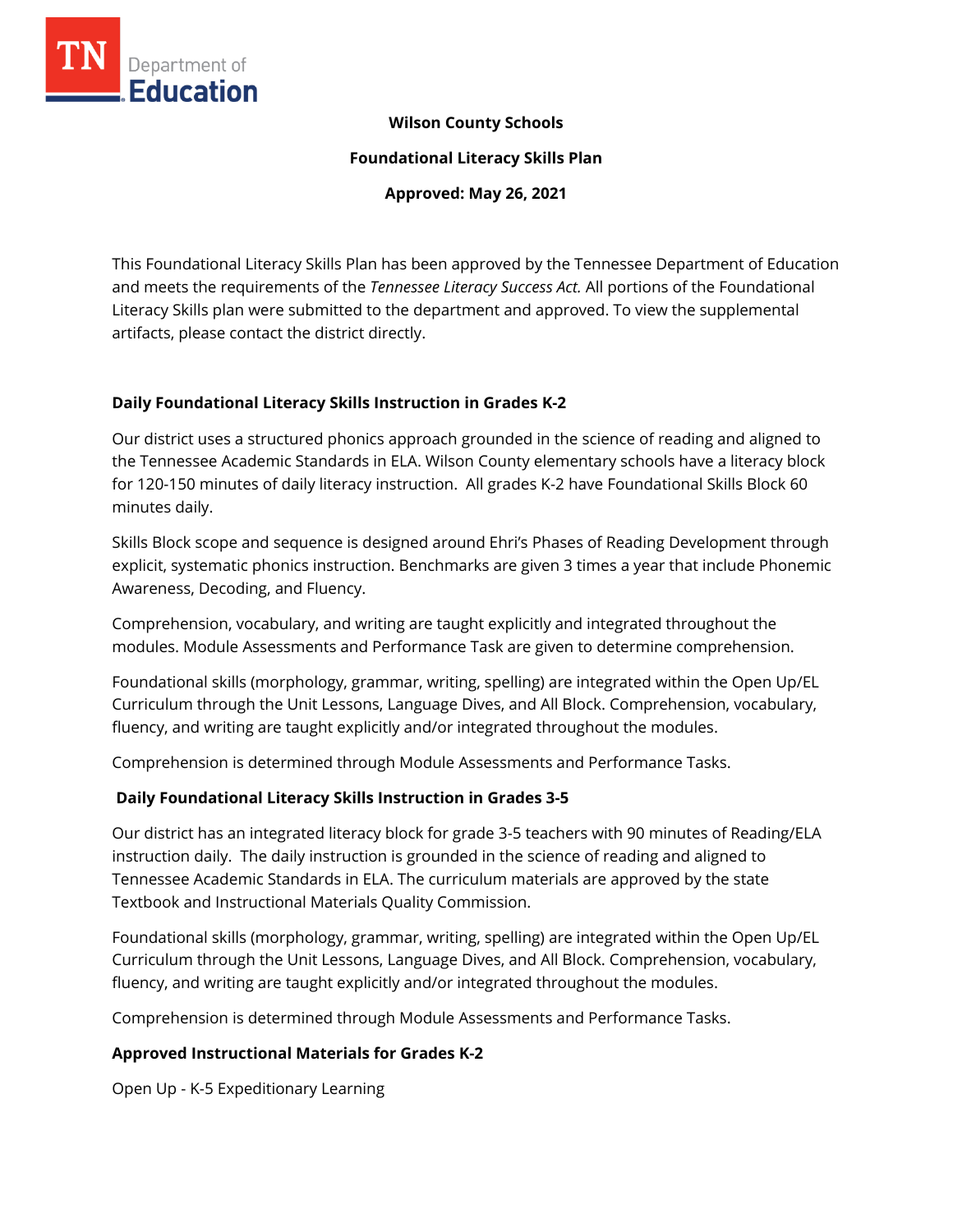Department of **Education** 

### **Approved Instructional Materials for Grades 3-5**

Open Up - K-5 Expeditionary Learning

# **Universal Reading Screener for Grades K-5. This screener complies with RTI<sup>2</sup>and Say Dyslexia requirements.**

The Wilson County School System uses STAR for its universal reading screener. This screener complies with RTI2 and Say Dyslexia requirements.

Kindergarten

Fall, Winter, Spring: STAR Early Literacy

Fall: easyCBM Letter Names, Letter Sounds, Phoneme Segmentation

Winter: easyCBM Letter Sounds, Phoneme Segmentation, Word Reading Fluency

Spring: easyCBM Letter Sounds, Phoneme Segmentation, Word Reading Fluency

1st Grade

Fall, Winter, Spring: STAR Reading

Fall: easyCBM Letter Sounds, Phoneme Segmentation, Word Reading Fluency

Winter: Letter Sounds, Word Reading Fluency, Passage Reading Fluency

2nd Grade Universal Reading Screener for Grades K-5. This screener complies with RTI2 and Say Dyslexia requirements.

Fall, Winter, Spring: STAR Reading

Fall, Winter, Spring: Passage Reading Fluency, Vocabulary, Reading Comprehension

Grades 3rd-5th

Fall, Winter, Spring: STAR Reading

Fall, Winter Spring: Passage Reading Fluency, Vocabulary, CCSS Reading

#### **Intervention Structure and Supports**

Reading Intervention begins in Tier I by focusing on developing both skills-based and knowledgebased competencies aligned with grade level standards, using research based practices. Tier I instruction is differentiated by proactively identifying student needs through multiple sources of data. All students, K 5, are screened with the Renaissance Star Reading Assessment. This assessment allows teachers to see where their students are performing on grade level standards and group their students within their classroom so effective differentiated instruction can occur. If it is found that this differentiation is not working to close the learning gaps that some students may have, students are then referred for Tier II intervention. Tier II intervention is in addition to Tier I differentiated instruction. Tier II intervention provides research-based interventions aligned to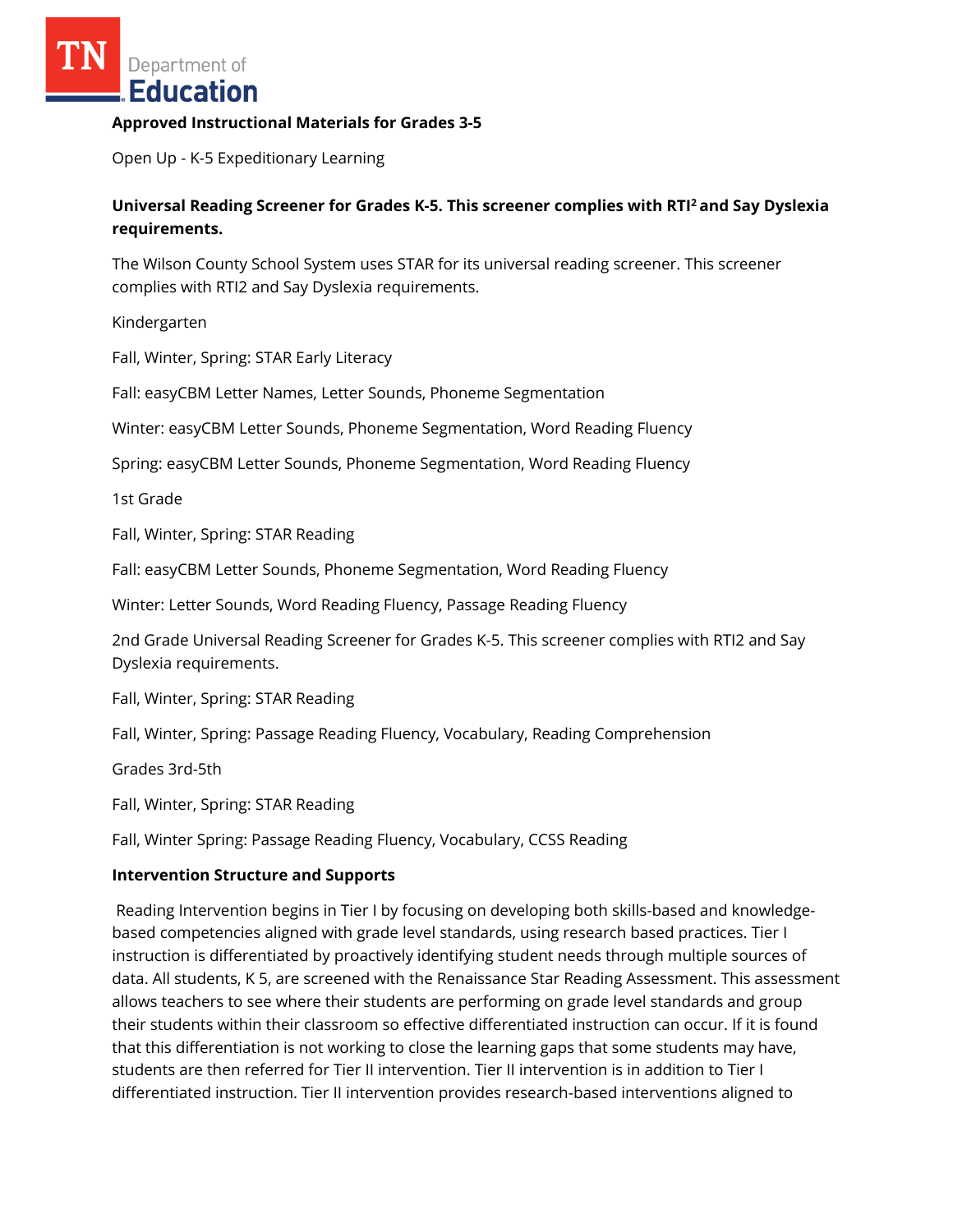Department of Education

specific skill-deficit(s) as identified by the district's Universal Screener, along with survey level diagnostic assessments. Tier II interventions are systematic, research-based interventions that target the student's lowest skill-deficit area, working in one area at a time, until all specific areas of skill-deficit are addressed. Students receiving Tier II intervention are progress monitored every two weeks, using a tool designed to monitor the effectiveness of instruction. If after three progress monitoring probes are given, the student fails to show a gain in percentile points, the intervention is changed and something new is tried. Interventionists are highly trained in how to identify if the student is not responding to the intervention. Once students receive three consecutive progress monitoring probes at or above the 35%, the student and interventionist either move on to the next area of skill-deficit (if needed) or the student is recommended to exit Tier II. Tier II intervention occurs daily for 30 minutes in addition to Tier I instruction. Tier II instructional group size is to be no larger than 1:5 ratio for students in grades K-5. If a student is not responding to the interventions being provided in Tier II, after a change in intervention occurs, the student may then be referred for Tier III intervention. Tier III addressed approximately 3-5% of students who are demonstrating significant difficulty in acquiring skills. Like Tier II, Tier III is in addition to Tier I differentiated instruction. Tier III interventions must be more intensive than Tier II interventions. This intervention must be explicit and systematic. Intervention in Tier III must be provided by a highly trained interventionist and requires the use of high-quality, research based materials. A student will receive Tier III intervention if s/he is at or below the 10th percentile on the Universal Screener, 1.5-2 years below grade level, and/or, not making progress with the Tier II interventions. Like Tier II, Tier III interventions are systematic, research-based interventions that target the student's lowest skilldeficit area, working in one area at a time, until all specific areas of skill-deficit are addressed. Students receiving Tier III intervention are progress monitored every two weeks, using a tool designed to monitor the effectiveness of instruction. Teacher observation data is used during RTI Data Team Meetings to determine placement, intensity, and scheduling of students into Tier III, Tier II, Remediation, or Enrichment. If after three progress monitoring probes are given, the student fails to show a gain in percentile points, the intervention is changed and something new is tried. Interventionists are highly trained in how to identify if the student is not responding to the intervention. Once students receive three consecutive progress monitoring probes at or above the 35%, the student and interventionist either move on to the next area of skill-deficit (if needed) or the student is recommended to exit Tier III and move to Tier II intervention.

### **Parent Notification Plan/Home Literacy Reports**

Wilson County schools notifies parents in grade K-5 if their child is having significant challenges in reading in one or more of the following skill deficit areas identified: phonological awareness, phonemic awareness, alphabet knowledge, sound/symbol recognition, decoding skills, encoding skills and rapid naming, fluency, vocabulary and comprehension. Parents are informed (in parentfriendly language) of what intervention means and how their child will be assessed and served. This is coupled with a description of the importance of being able to read by the end of 3rd grade. Our district explains how students are assessed and what a "significant reading deficiency" means. In addition the parent is notified of the child's progress or lack of after the first progress monitoring at 4 ½ weeks. If the child is not progressing the parents are notified of any changes made to the intervention instruction. Parents receive this communication at least three times a year in grades K-3